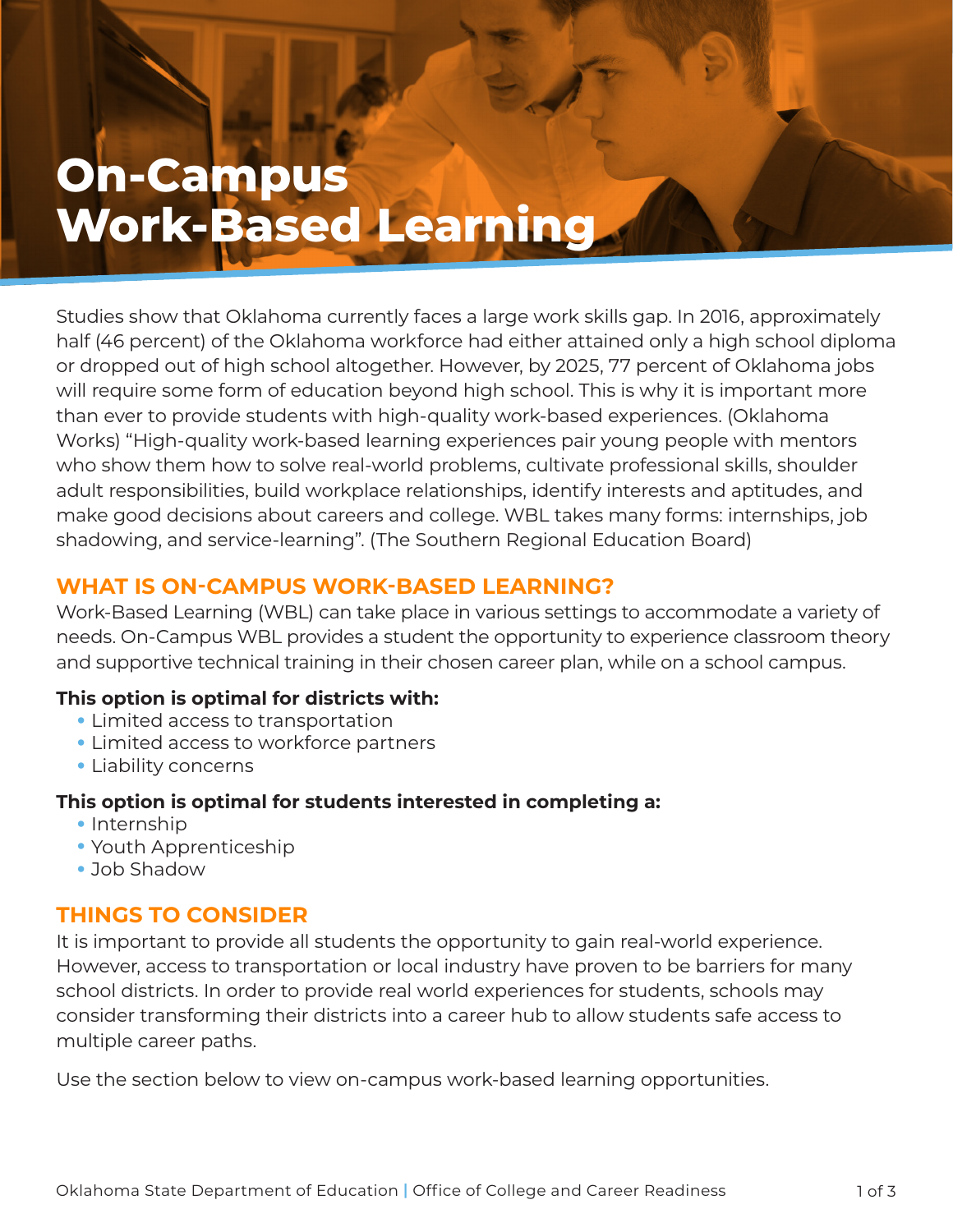#### **STEM**

Take a look at a few examples of school professions that can prepare students for growing careers in: [Science, Technology, Engineering & Mathematics,](https://careertech.org/STEM) [Health Science,](https://careertech.org/health-science) [Finance](https://careertech.org/finance)

| <b>SCHOOL PROFESSIONS</b>                        | <b>INDUSTRY PROFESSIONS</b>                                           |
|--------------------------------------------------|-----------------------------------------------------------------------|
| Accounting, payroll, federal programs<br>Manager | Accountant or Finance Manager                                         |
| <b>School Nurse</b>                              | Licensed Practical Nurse, Registered Nurse,<br><b>Health Educator</b> |
| Athletic Trainer, Athletics Coach                | Personal Trainer or Physical Therapist                                |

## **ARTS AND HUMANITIES**

Take a look at a few examples of school professions that can prepare students for growing careers in: [Arts, and Humanities field Arts, A/V Technology & Communications,](https://careertech.org/arts) [Human](https://careertech.org/human-services)  **[Services](https://careertech.org/human-services)** 

| <b>SCHOOL PROFESSIONS</b>         | <b>INDUSTRY PROFESSIONS</b>                                                            |
|-----------------------------------|----------------------------------------------------------------------------------------|
| <b>School Counselor</b>           | Mental Health Counselor, Social Worker,<br>Career Counselor                            |
| <b>Technology Coordinator</b>     | Network Engineer, IT Professional                                                      |
| <b>Communications Coordinator</b> | Marketing Professional, Communications<br>Professionals, Public Relations Professional |
| <b>Graphic Designer</b>           | <b>Graphic Designer</b>                                                                |

# **BUSINESS AND INDUSTRY**

Take a look at a few examples of school professions that can prepare students for growing careers in: [Manufacturing](https://careertech.org/manufacturing), [Marketing,](https://careertech.org/marketing) [Transportation, Distribution & Logistics](https://careertech.org/transportation), [Business](https://careertech.org/business)  [Management & Administration,](https://careertech.org/business) [Finance,](https://careertech.org/finance) [Architecture & Construction,](https://careertech.org/architecture-construction) [Hospitality & Tourism](https://careertech.org/hospitality-tourism), [Agriculture, Food & Natural Resources.](https://careertech.org/agriculture)

| <b>SCHOOL PROFESSIONS</b>         | <b>INDUSTRY PROFESSIONS</b>                 |
|-----------------------------------|---------------------------------------------|
| Plumber                           | Plumber                                     |
| <b>Bus Mechanic</b>               | Diesel Mechanic, automotive mechanic        |
| Maintenance Professional          | Machinist                                   |
| Bus route schedule manager        | Logistics Manager                           |
| Groundskeeper                     | Arborist, Landscape Manager                 |
| <b>Graphic Designer</b>           | <b>Graphic Designer</b>                     |
| Carpenter or construction manager | Electrician, Construction Engineer, or HVAC |